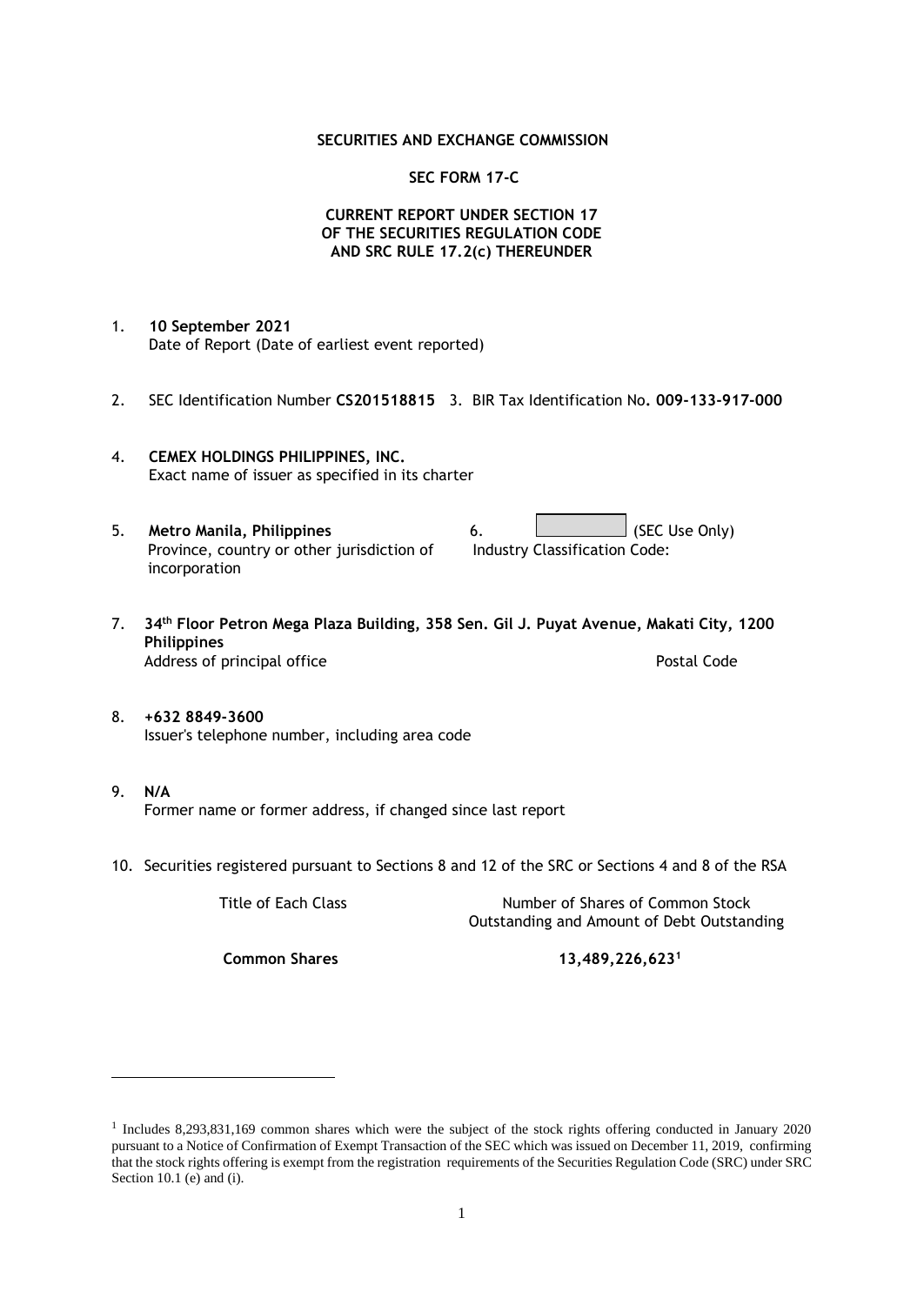11. Indicate the item numbers reported herein: **Item 9 - Other Events**

**CEMEX HOLDING PHILIPPINES, INC. ("CHP") reports on the use of proceeds realized from the Stock Rights Offering (SRO) of 8,293,831,169 common shares of CHP that was conducted in**  Based on the Offer Price of £1.54 per share, the total proceeds from the SRO **amounted to P12,772,500,000.26.** 

**The following costs and expenses were disbursed/charged today against the SRO proceeds:**

| USE OF PROCEEDS/PURPOSE                                                                     | <b>AMOUNT</b> (in<br>Pesos) |
|---------------------------------------------------------------------------------------------|-----------------------------|
| Costs and expenses associated with the SOLID Cement plant<br>expansion project <sup>1</sup> | 60,527,249.16               |

<sup>1</sup>*Funded through advances made by CHP to Solid Cement Corporation ("SOLID") under the Revolving Master Loan Facility Agreement dated 3 March 2020 entered into between CHP, as lender, and SOLID, as borrower*

## **SIGNATURES**

Pursuant to the requirements of the Securities Regulation Code, the issuer has duly caused this report to be signed on its behalf by the undersigned hereunto duly authorized.

**CEMEX HOLDINGS PHILIPPINES, INC. 10 September 2021 Issuer Date of the Community of the Community Community Community Community Community Community Community Community** 

 **Jannette Virata Sevilla Compliance Officer**